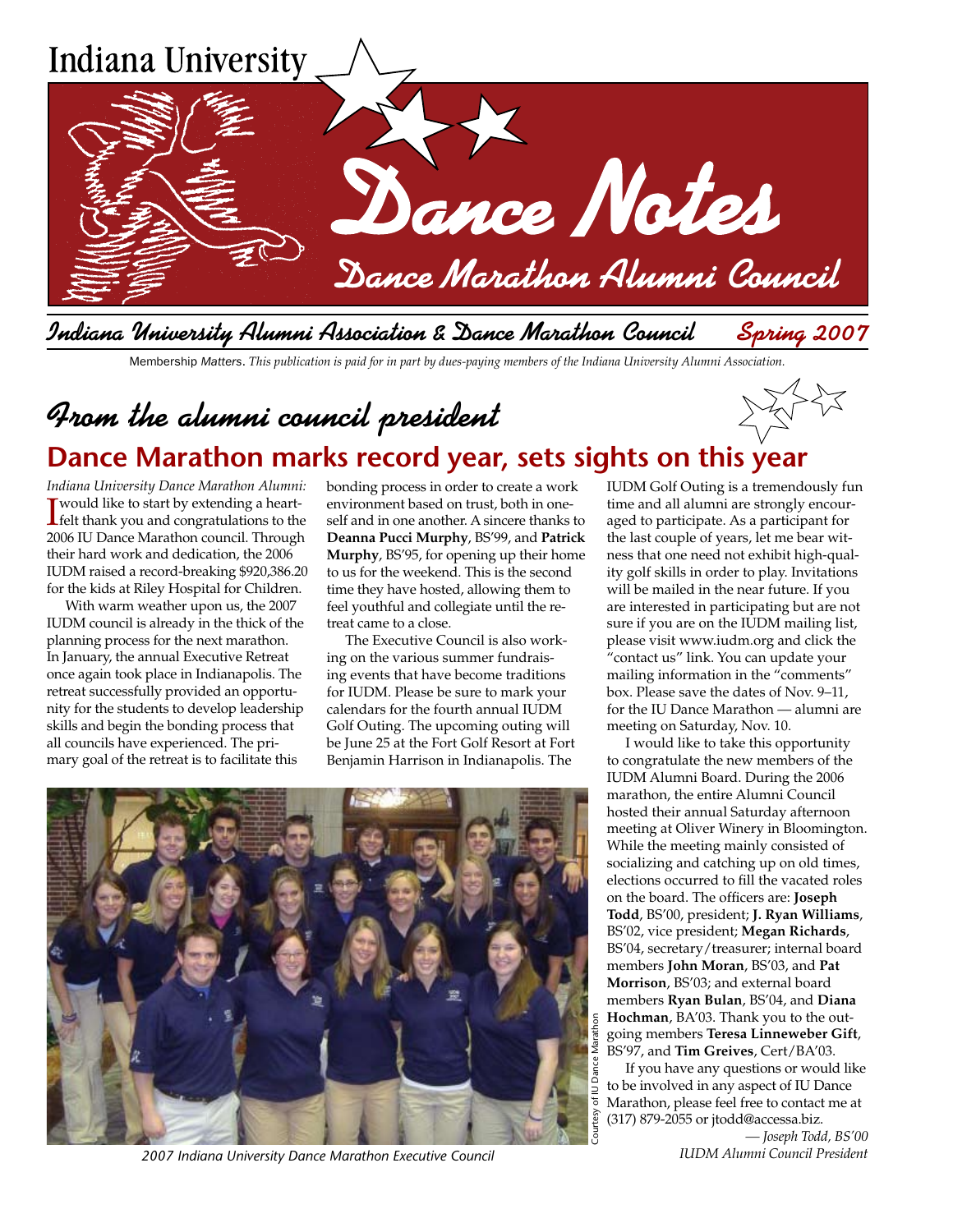# From the executive council president **IUDM grows significantly in two years**

**T**<br>first want to say thank you to<br>leveryone. I hope you all realized everyone. I hope you all realize what a special foundation you have created for IU Dance Marathon. It is hard to believe that another dance marathon year has come and gone. We have now successfully completed our 16th marathon. Thanks for all of the hard work through the years, going back to 1991. We are able to do amazing things to help the children at Riley and continue Ryan White's legacy.

For those of you who don't know, we raised \$920,386.20 for the Ryan White Infectious Disease Center at Riley Hospital for Children. Again, this feat wouldn't have been possible without all of your hard work, prayers, thoughts, donations, time, and support



*Marathoners sing and sway, perhaps to "Y.M.C.A."*

during the past year. We are currently the largest Children's Miracle Network dance marathon in the country. And we are the second-largest dance marathon in the country, behind our friends at Pennsylvania State University.

Our council is set for the 17th annual Dance Marathon. We have 20 amazing people who have been working on the upcoming marathon, scheduled for Nov. 9–11. We have all 15 committee chairs filled. IUDM had more than 280 committee members interview this year, so we are continuing to grow at a great pace.

In the past two years, we have grown significantly. For example, IUDM hosted a bike ride and benefit dinner last year; each new tradition was a huge success. We also plan to host four more high-school dance marathons this year. Bloomington High School North and Carmel High School students have already danced, raising more than \$60,000 collectively. Bloomington South, Bishop Chatard, South Deanery, and Southport high-school dance marathons are forthcoming.

We understand that we have a huge task ahead of us to help as many children as possible this year. We understand that there is a lot of work to do. But, we are



Courtesy of IU Dance Marathon

confident that with the help of the people we have in place, help from Riley, and support from the students on campus and all of our alumni, we will do great things again this year. Please be on the lookout for updates on our progress and any items that we may need help with during the year. ong<br>
amaz-<br>
it Riley<br>
it Riley<br>
it Riley<br>
it Riley<br>
it Riley<br>
an<br>
r at<br>
ain,<br>
sible<br>
prayers,<br>
it<br>
ain,<br>
sible<br>
prayers,<br>
it<br>
prayers,<br>
it and we are distributed And we are congrown sig<br>
con the upconsity ear;<br>
earch and D

We are looking forward to making great strides in helping the kids. We hope that one day in the near future, we will reach our endowment and be able to help save more lives forever.

*Tie-dyed dancers move and shake*  to the beat.

*— Tommy Dooling President IUDM Executive Council*





**IUDM wish list**

• storage shelves • bins • alumni attendance at events



Dance Notes

*Dance Notes* is published by the IU Alumni Association for the IUDM Alumni Council to encourage alumni interest in and support for IU. For membership information, please call (800) 824-3044 or send e-mail to iualumni@indiana.edu.

#### **IU Dance Marathon Alumni Board**

| President Joseph Todd          |  |
|--------------------------------|--|
| Vice PresidentJ. Ryan Williams |  |
| Secretary/                     |  |
| Treasurer Megan Richards       |  |
|                                |  |

#### **IU Alumni Association**

| President/CEOThomas A. Martz  |  |
|-------------------------------|--|
| Director of Alumni            |  |
| ProgramsNicki Bland           |  |
| <b>Editor for Constituent</b> |  |
| PeriodicalsJulie Dales        |  |
| Assistant EditorAbby Tonsing  |  |

Page 2 Dance Notes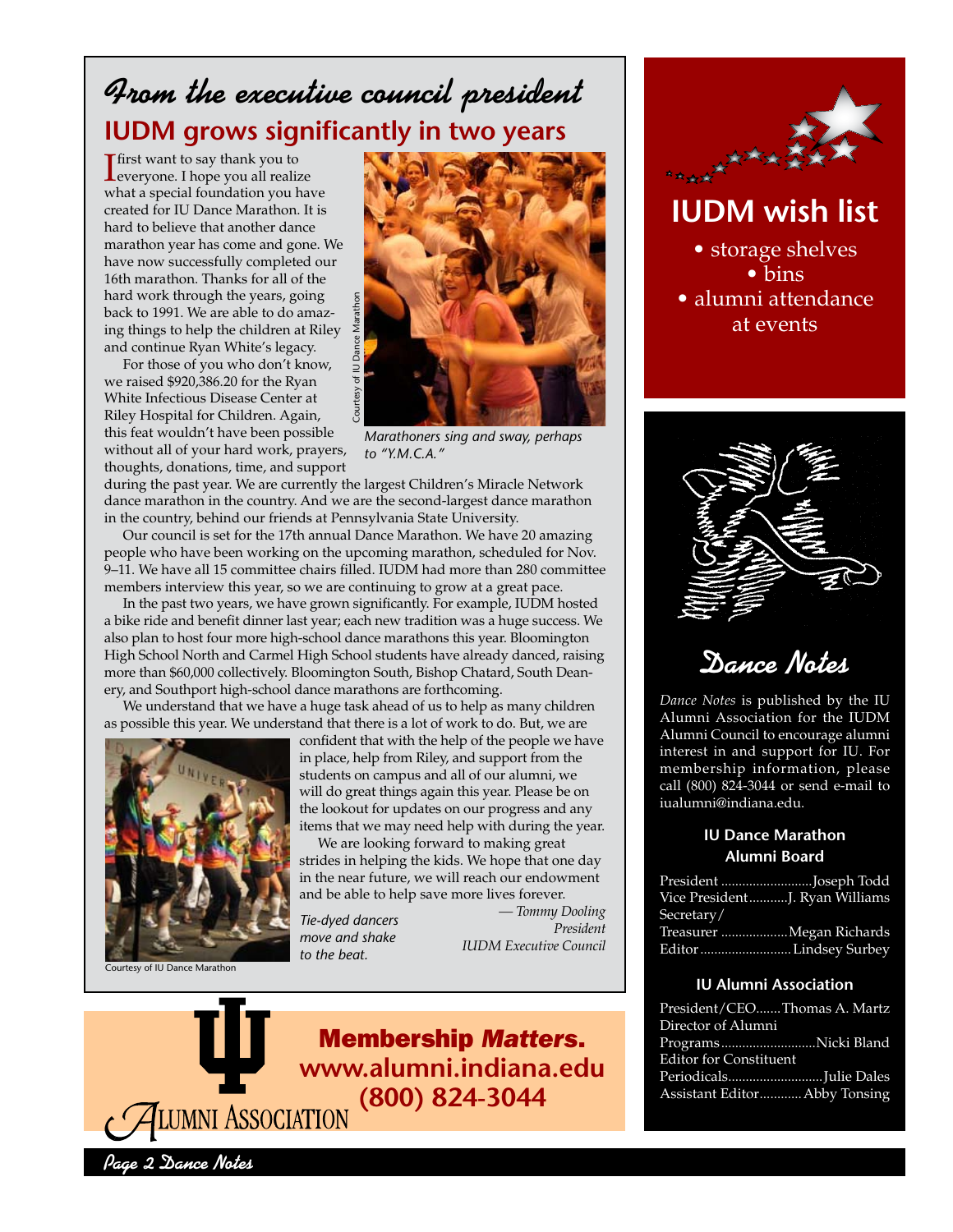# Committee *reports* 2007 IUDM Alumni Council Board of Directors

#### **Alumni Relations**

The Alumni Relations Committee is eager about the 2007 IU Dance Marathon. We have set several goals, and we have thought of implementing some new ideas. Our biggest goal this year is to think of new ways to utilize alumni, while keeping them updated and involved. Our biggest priority is to find the most beneficial way to maintain contact with alumni and to assure that our information reaches everyone. We encourage you to visit our Web site, www.iudm.org, to update your information under the "alumni tab" and see current information about IUDM.

One new idea that we are really excited about is to have an ongoing fundraising competition between the previous years of IUDM. The idea behind this fundraising effort is to encourage alumni to keep in contact with each other, maintain contact with the current Executive Council, and support the kids at Riley Hospital for Children. We would like each alumnus to work with the council from their final year in IUDM and creatively fundraise in competition with the other councils. We plan to award the top fundraisers with rewards at the 2007 IUDM. Please look for more details in the near future regarding the competition. Feedback and suggestions are more than welcome. We look forward to working with you soon. Don't forget to mark your calendars for Nov. 9–11.

*— Lindsey Surbey*

### **Accounting**

This year is an exciting time for the Accounting Committee. Our overall goal is to develop a system that can utilize data and information in a value-added way. It is essential to gather and store all the data in an organized manner that future councils can utilize and build upon. We are beginning to develop a system to track various donation streams and standardize a benchmarking system. We are also going to reorganize the letter-writing campaign, which was started last year.

*— Peter Sinensky*

#### **Catering**

The Catering Committee has already been busy this year. We are creating a new partnership between IUDM and Fazoli's. Thus far, they have agreed to serve all 10 meals of this year's marathon. It may seem like the food will get repetitive, but they have a surprisingly large menu. In addition to the

President — **Joseph Todd**, BS'00 (two-year term expires 2007) Vice President — **J. Ryan Williams**, BS'02 (two-year term expires 2007) Secretary/Treasurer — **Megan Richards**, BS'04 (two-year term expires 2008) Internal Board Member — **John Moran**, BS'03 (two-year term expires 2008) Internal Board Member — **Pat Morrison**, BS'03 (two-year term expires 2007) External Board Member — **Ryan Bulan**, BS'04 (two-year term expires 2008) External Board Member — **Diana Hochman**, BA'03 (two-year term expires 2007)

Italian meals you may be used to, Fazoli's offers a vast menu of submarine sandwiches, breadsticks, and vegetables. They also want to work with Coca-Cola, one of IUDM's most loyal sponsors in recent years. We are also working hard to keep our loyal sponsors of the past involved in fundraisers throughout the year. We really want to build upon the hot-dog-eating contest, as well as Chicken 'N Beats. Our ultimate goal this year is to make the marathon meals go as smoothly and efficiently as possible, while serving fair-sized portions. We believe this effort will keep the morale of the dancers as high as possible when it comes to eating this year. Most important, our mission is to work as hard as we can for the Riley kids, while having some fun along the way.

*— Chad Wilkins*

#### **Corporate Relations**

The Corporate Relations Committee is researching and finding creative ways to attract new corporate sponsors. The marketing packet has new sponsorship levels and benefits that will help increase corporate donations. Along with a new marketing packet, the members of the committee have designed a PowerPoint presentation reflecting the marketing packet, which we will present to local, state, and national companies. Our big goals are to receive official sponsors for the annual golf outing and the black-tie gala and to acquire a total of \$200,000 from corporate sponsors.

*— Carol Dangelmajer*

#### **Dancer Relations**

This year, the Dancer Relations Committee is focusing on earlier registration and getting high-quality dancers. While the minimum fundraising requirement remains \$350, dancers are going to be encouraged more than ever to go above and beyond. We're also trying to push for spring registration for our dancers and dancer group representatives. As always, the Dancer Relations Committee is preparing to solicit companies for incentive

donations of all sizes. With a committee of 25 amazing and excited chairs, I have high hopes for the coming year.

*— Erica Goldenberg*

#### **Entertainment**

It is a busy and exciting time for the Entertainment Committee. We are currently booking bands for the marathon, searching out new entertainers, and creating our own entertainment. The committee is planning skits and games to entertain dancers and keep them involved. The biggest upcoming event for the committee is Chicken 'N Beats. This year, we will expand Chicken 'N Beats to include a showcase for several local artists. Up to the marathon, we will also be planning bar nights, comedy shows, and concerts to raise money for the 2007 marathon. *— RJ Clouse*

#### **Event Coordination**

The Event Coordination Committee is jumping right into another busy year. Besides the five mini-marathons that we already have (Carmel, Bloomington North, Bloomington South, Southport, and Bishop Chatard), we have also taken on a new one: the South Deanery Dance Marathon in May. Another important event that is keeping us busy is the fourth annual IUDM Golf Outing. We are working hard to get a full field of players this year, so keep your eyes open for an invitation to the event June 25 at the Fort Golf Course in Indianapolis. Last, we are working on the IUDM black-tie banquet (soon to have a better name). Some of the biggest goals for the banquet right now are setting a date and location and deciding on a theme. Within the near future, there will be more exact information.

*— Molly Giles*

#### **Fundraising**

So far, we have had an exciting start to the IUDM year on the Fundraising Committee. The planning for spring Road Rules (*continued on page 4*)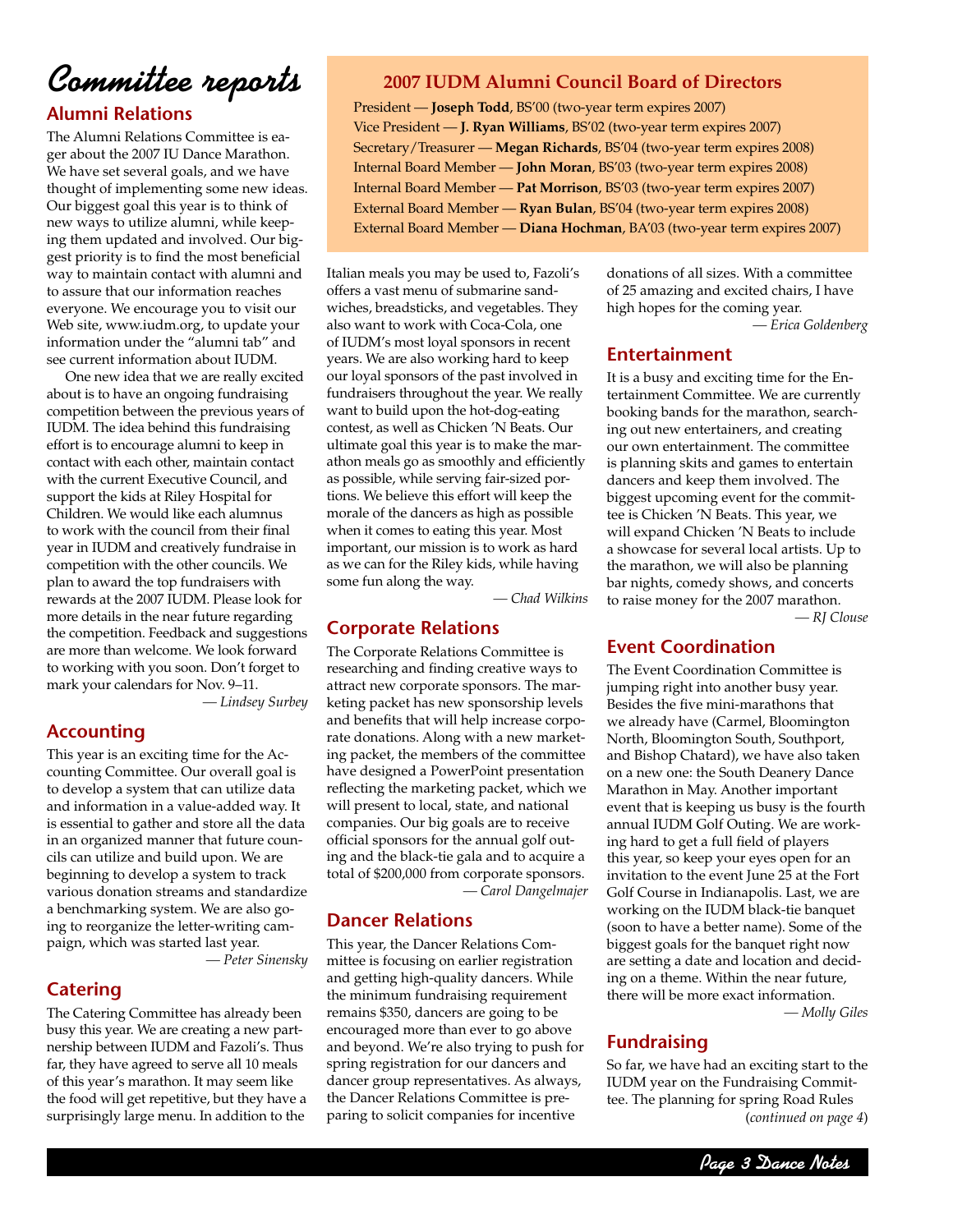### **Committee reports**

#### (*continued from page 3*)

has begun, and we are trying to expand and improve upon the successes of prior years. Also, one of our new initiatives for this year is to gain the support of local Rotary and Kiwanis clubs in the Bloomington and Indianapolis areas. With more than 50 such clubs in this area of the state alone, these clubs could be a great source of funds from a previously untapped market. In addition, we are planning some new organization-wide fundraisers for this semester, and we hope to make a few summer fundraising events available for everyone to participate in as well. As our events get under way, we are all excited about the busy, but extremely successful, semester that lies ahead of us. *— Andrea Crawford*

#### **Morale**

The Morale Committee is already pumped up and ready to motivate this spring. We are extremely excited about the high-school dance marathons we are planning to attend. The high-school marathons give us a chance to spread our enthusiasm to a younger age group, so they can see that IUDM is tons of fun. The committee is fundraising this spring through various events, such as the first-ever casino night. We are already picking songs to put into our brand-new line dance, which we know will be as amazing as always. Finally, we have been brainstorming ideas about new games to play on stage at the marathon to get the dancers more involved. Our committee is thrilled to have the opportunity to have so much fun, and at the same time, help the kids at Riley Hospital for Children. *— John Reno*

#### **Operations**

The Operations Committee has slightly revamped its organizational teams this year. We added a risk management and security group to the planning and procurement, fundraising, and mass-member subcommittees. The new addition is a great strength to the committee as a whole. The risk management and security group will have the important task of making sure the doors are secure and that dancers are not leaving prematurely — as was the case last year. We have already begun preparations for the upcoming marathon with a group of 21 dedicated individuals who will do everything in their power to make sure the 2007 IUDM goes as smoothly as possible. *— Brandon Ehrhardt*

#### **Public Relations**

As second semester progresses, the Public Relations Committee is already beginning to develop strategies for publicizing the 2007 marathon to as many people as possible. Our design team subcommittee designed and printed our Check My Box campaign shirts and distributed them around campus after spring break. Along with merchandise, we are also working on creating an online apparel store, where the public will be able to purchase our IUDM gear though our Web site. Our media relations group is developing our public-relations strategy, in order to contact as many media and communication outlets as possible with the goal of gaining actual marathon and torch-relay coverage. The committee's foundation of enthusiastic and dedicated committee members makes us confident that we are ready to promote and publicize what we know will be a marathon to remember.

*— Carly Dachis*

#### **Recruitment**

The Recruitment Committee has been busy promoting various IUDM events all over campus. We have been working to create fliers, signs, and posters to get the word out about events such as Roses for Riley and the golf outing. We are also currently preparing our Check My Box campaign, which encourages students to donate \$5 to IUDM by checking the box that appears when they register for classes. Part of the campaign includes a Check My Box banner contest for all fraternities and sororities.

The Recruitment Committee is forming a Freshman Advisory Board. This board will serve as the link between Dance Marathon and the residence halls and will help us recruit more freshmen to get involved in next year's marathon. The Recruitment Committee is excited about all of the promoting and recruiting we have been doing this spring, and we are eager for what is ahead in the fall.

*— Kristen Leone*

#### **Riley Development**

The Riley Development Committee has started a busy, yet fun, year. We are just into our first few meetings and brainstorming ideas for the tent and activities for the marathon. We are also promoting more Riley Hospital for Children tours and fundraising and are using a video we created to promote education to dancers and chairs. Currently, our biggest task is to design Ryan White fundraising T-shirts



to better publicize his name and remind the campus of our purpose. We have also just finalized an outing to an Indianapolis Indians game on May 6, to better unite dancers and Riley families. Overall, we are an enthusiastic committee who has already done a lot of planning.

*— Ashley Rutledge*

#### **Special Events**

The 2007 Special Events Committee is excited to jump right into the task of making this year's marathon bigger and better than ever. Throughout the year leading up to the marathon, we will plan medium-sized fundraisers that will raise money and awareness for Dance Marathon. We will bring back the classic events such as the beer-pong tournament, Date Auction, bar nights, and Chicken 'N Beats, as well as plan all new events. This semester alone, we will have an after-bars party with food and live entertainment and a community yard sale at the end of the school year. Our committee comprises 20 motivated members who are dedicated to putting forth all of the hard work necessary to make these events the best yet. *— Allison Maddox*

#### **Technology**

The Web site has been enhanced and updated to improve getting the word out about IUDM and getting more people involved. This year, our committee will be working on making it even better and continually updating the Web site so that participants, Riley families, and alumni are well aware of what is going on. The immediate focus for the Technology Committee is to get a page on the Web site exclusively for Riley families and to make it easier for them to get involved with IUDM. Also, we will be adding a photograph page so that IUDM's activities can be recorded and viewed throughout the entire year. Finally, the executive board just visited Pennsylvania State University's dance marathon, and we have gotten some exciting ideas on how to make the technology aspect of IUDM even better. We look forward to an exciting year.

*— Anne Nichols*